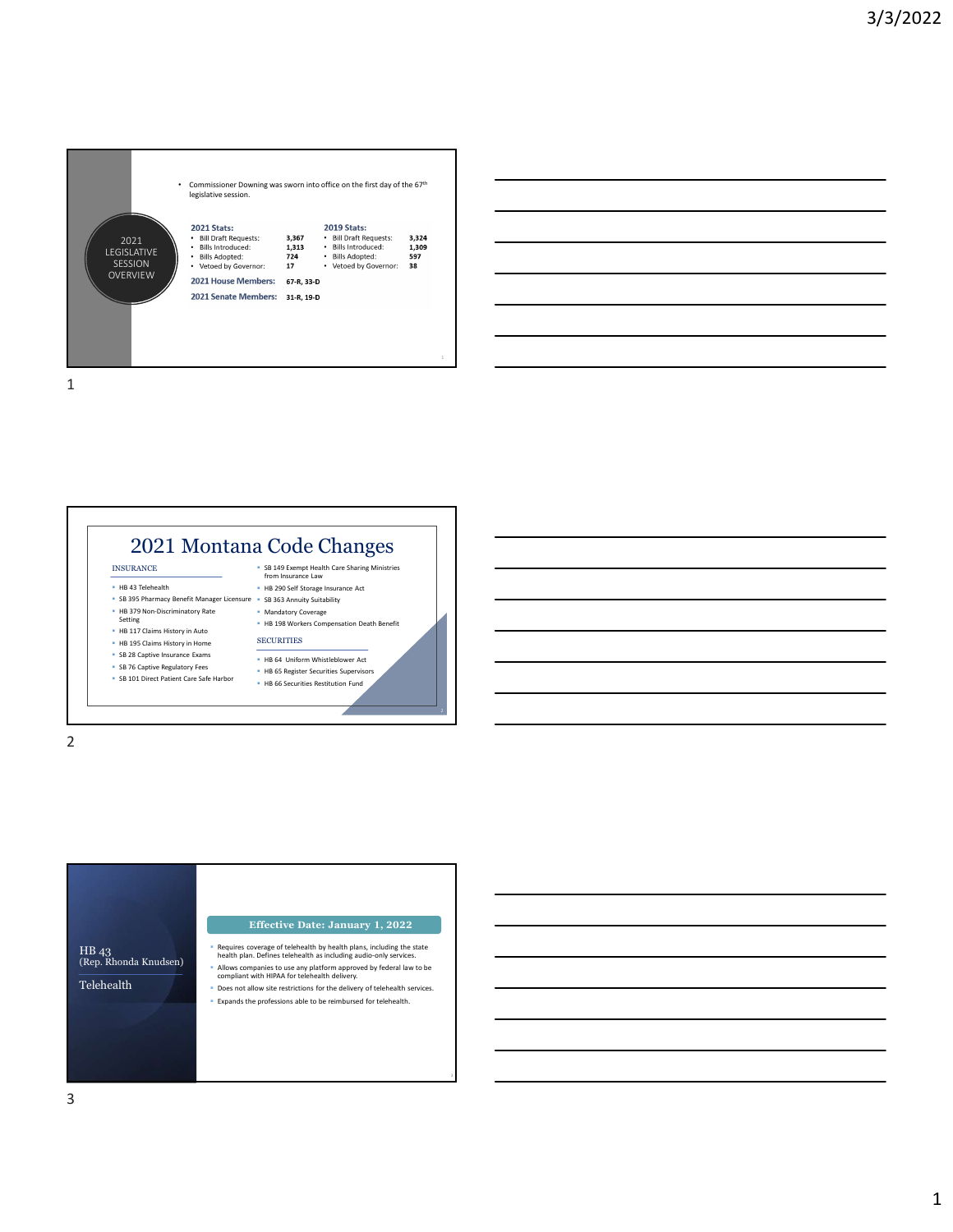| SB 395            |  |
|-------------------|--|
| (Sen. Greg Hertz) |  |

Manager Oversight Act

- Requires pharmacy benefit managers (PBMs) to be licensed in<br>Montana on January 1, 2022, for PBMs that contract with health plans<br>and workers' compensation plans. The fee for initial licensure is \$1000<br>and the annual renewa Effective Date: January 1, 2022<br>
Requires pharmacy benefit managers (PBMs) to be licensed in<br>
Montana on January 1, 2022, for PBMs that contract with health plans<br>
and workers' compensation plans. The fee for initial licen
- SB 395<br>
(Sen. Greg Hertz) 
Requires licensed PBMs to submit a quarterly appeals report to the CSI<br>
appeals and outcomes of the appeals.<br>
appeals and outcomes of the appeals.
- **Pharmacy Benefit Executes Sequires licensed PBMs to submit an annual transparency report to** Requires licensed PBMs to submit an annual transparency report to<br>the CSI disclosing any money received by pharmaceutical<br>manufacturers and money passed along to health plans.<br>Requires CSI to conduct rulemaking to define n
	-
	-

4

5

4

## Effective Date: October 1, 2021

HB 379<br>
(Rep. Sue Vinton) enartial status discrimination for a person to use accepted<br>
(Rep. Sue Vinton) and the rate of the establishing methodologies based on sex or marital status in<br>
extablishing insurance premium rate HB 379<br>(Rep. Sue Vinton) Non-discriminatory Rate Setting in

- Most health plans that are subject to implement the Patient
- Protection and Affordable Care act may not use gender or marital status for determining premium rates.

 $5<sub>5</sub>$ 

Insurance

# HB 117<br>
Special risk classifications may be established for commercial<br>
automobile policies based on favorable expects of an insured's<br> **Insurance** Laws<br>
established in commercial automobile policies based on<br> **Insurance** Revising Auto **Insurance** Laws<br>
Related to Claims History<br>
charge higher rates, or limit the amount of coverage available<br>
for private passenger automobile policies based on claims<br>
history that is 3 years old or older. Limits the amount of time an insurer may use adverse claims history for rates and coverage.<br>
"Special risk classifications may be established for commercial Effective Date: October 1, 2021

- -

Insurers may not refuse to issue, refuse to continue to insure,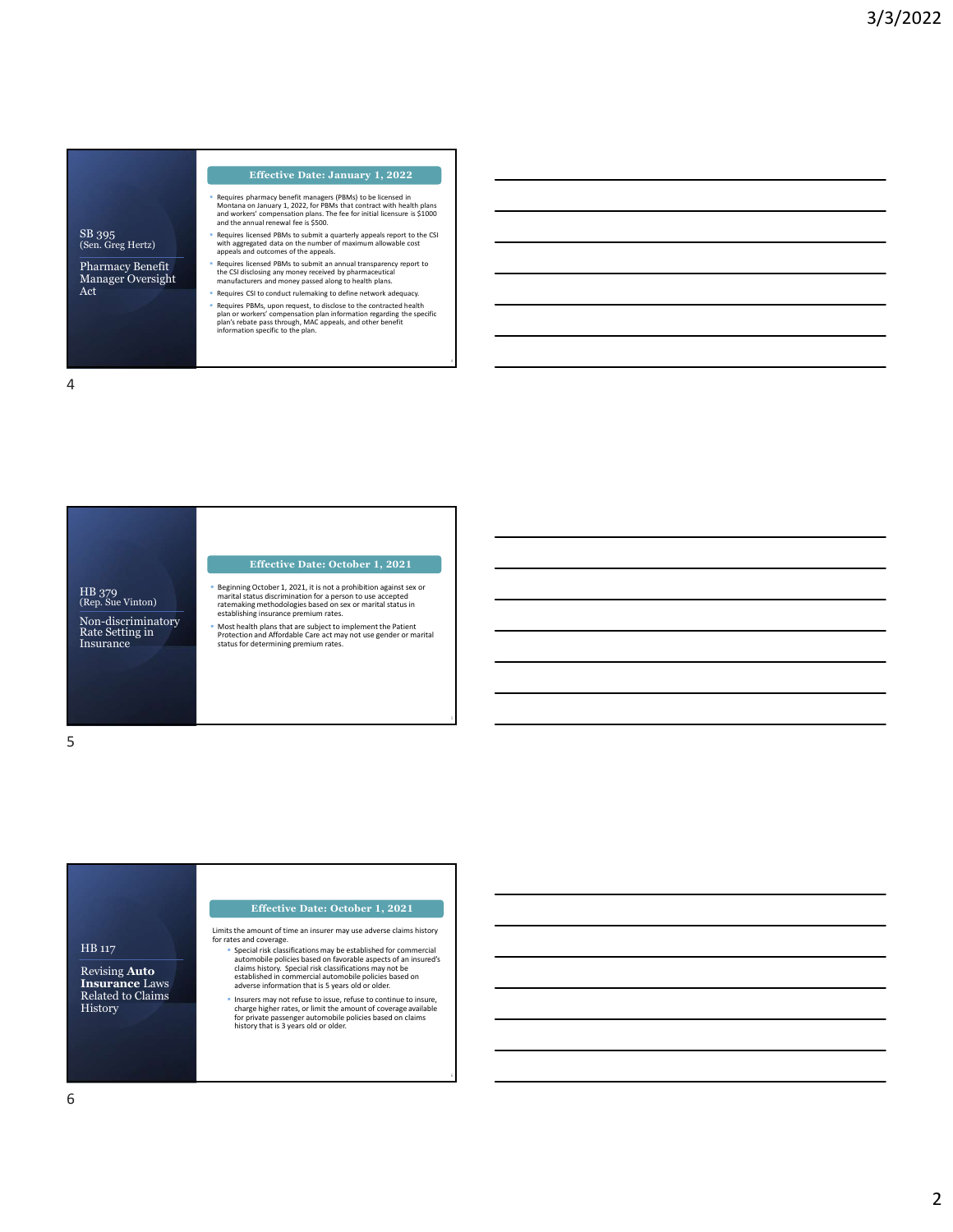## HB 195

Revise Insurance<br>
Claims History<br>
Claims History Information<br>
Relating to **Relating to Relating to Property**<br> **Insurance** Change his charge his

Limits the amount of time an insurer may use adverse claims history for rates and coverage

- Special risk classifications may be established for personal homeowners' policies that are based on favorable aspects of an insured's claim history.
- **Special risk classifications may not be established based on adverse information that is**  $\frac{7}{2}$  **years old or older.**
- Insurers may not refuse to issue, refuse to continue to insure, charge higher rates, or limit the amount of coverage available under a personal homeowner policy based solely on adverse Effective Date: October 1, 2021<br>the amount of time an insurer may use adverse claims history<br>spacial risk classifications may be established for personal<br>bhomeowners' policies that are based on favorable aspects of<br>an insu

7

8

9

7

Increase Death<br>
Benefit on The Complex of the result<br>
Benefit on The Complex of the reasonable burial Workers'

### Effective Date: October 1, 2021

- HB 198<br>
Increase Death<br>
There must be paid, in case of the death of an employee whose<br>
There must be paid, in case of the death of an employee whose<br>
Benefit on<br>
Benefit on<br>
Workers'<br>
Workers'<br>
S10.000.
- Compensation<br>
Fhe payment is not a part of the compensation that might be paid but is a benefit in addition to and separate from compensation.

8 and 2010 and 2010 and 2010 and 2010 and 2010 and 2010 and 2010 and 2010 and 2010 and 2010 and 2010 and 2010

|                                      | <b>Effective Date: October 1, 2021</b>                                                                                                                                       |
|--------------------------------------|------------------------------------------------------------------------------------------------------------------------------------------------------------------------------|
|                                      | Operators of a self-storage facilities who sell renters insurance at their<br>facilities must hold a limited lines producer license beginning October<br>1.2021.             |
| HB 290                               | "Operator" means a business entity that is the owner, operator, lessor<br>or sublessor of a self-storage facility or an agent or another person                              |
| Self-Storage<br><b>Insurance Act</b> | authorized to manage the facility or to receive rent from a renter<br>under a rental agreement. The operator may be a resident or non-<br>resident of the state.             |
|                                      | A limited lines producer license authorizes the operator and the<br>employees and the authorized representatives of the operator to sell<br>self-storage insurance coverage. |
|                                      | An operator is not required to hold a license solely to display and<br>make available to renters and prospective renters' brochures and<br>other promotional materials.      |
|                                      |                                                                                                                                                                              |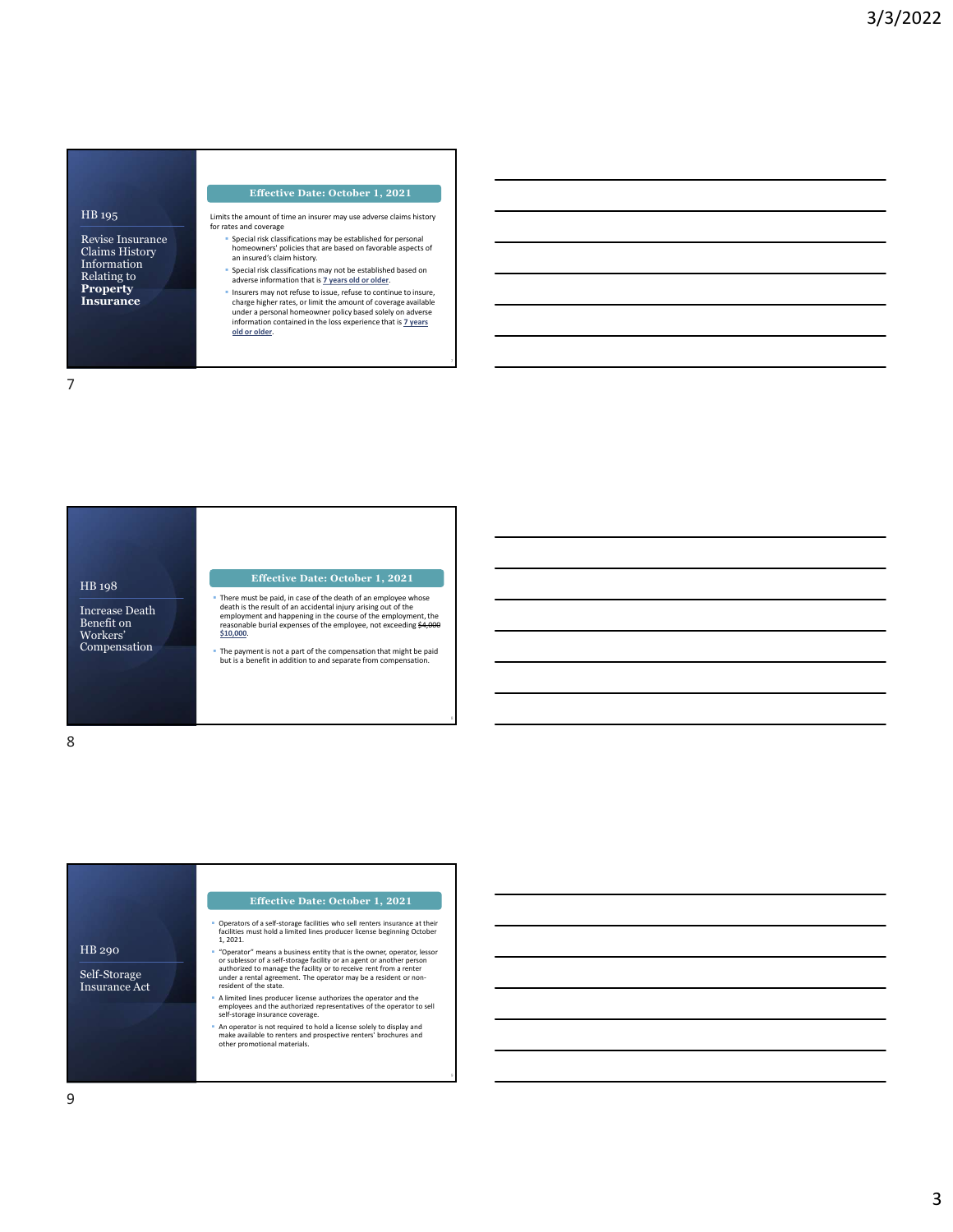





12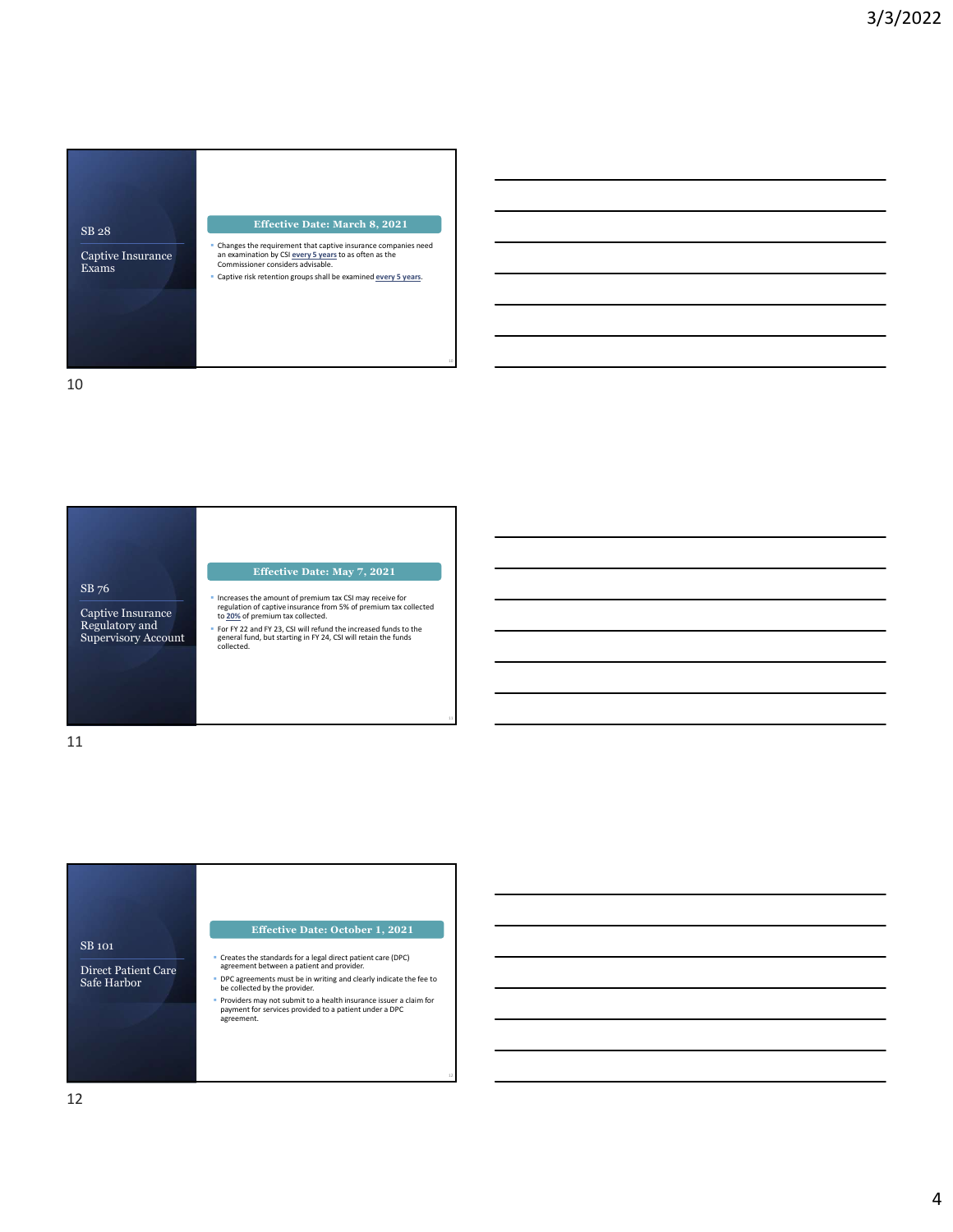Health Care Sharing Ministry (HCSM) Safe

- SB 149 establishes an exemption from regulation as the business of insurance that applies to HCSMs.
- Section 1 of SB 149 defines an HCSM as a nonprofit organization with the following characteristics:
- 
- 
- SB 149<br>
(2) Its members:<br>  $-$  Share a common set of ethical or religious beliefs; and<br>  $-$  Share a common set of ethical or religious beliefs; and<br>  $-$  Share a common set of ethical or religious beliefs; and<br>  $-$  Share and
	-
- Harbor and the public of request; Effective Date: October 1, 2021<br>
Si 49 etablishes an employin from regulation as the business of<br>
sixtensity is a property of the state of the state of the control of the principal<br>
section 1 of 3.149 defines an HCM as a Effective Datte: October 1, 2021<br>
Sectables an exercution from regulation as the business of<br>
annote that applies to HCSM as an incrementation:<br>  $\frac{1}{2}$  and  $\frac{1}{2}$  are the HCSM as a component of the numering area int
	-

13 and the contract of the contract of the contract of the contract of the contract of the contract of the contract of the contract of the contract of the contract of the contract of the contract of the contract of the con

13





Requiring coverage of amplification devices, services for kids with<br>hearing loss.

15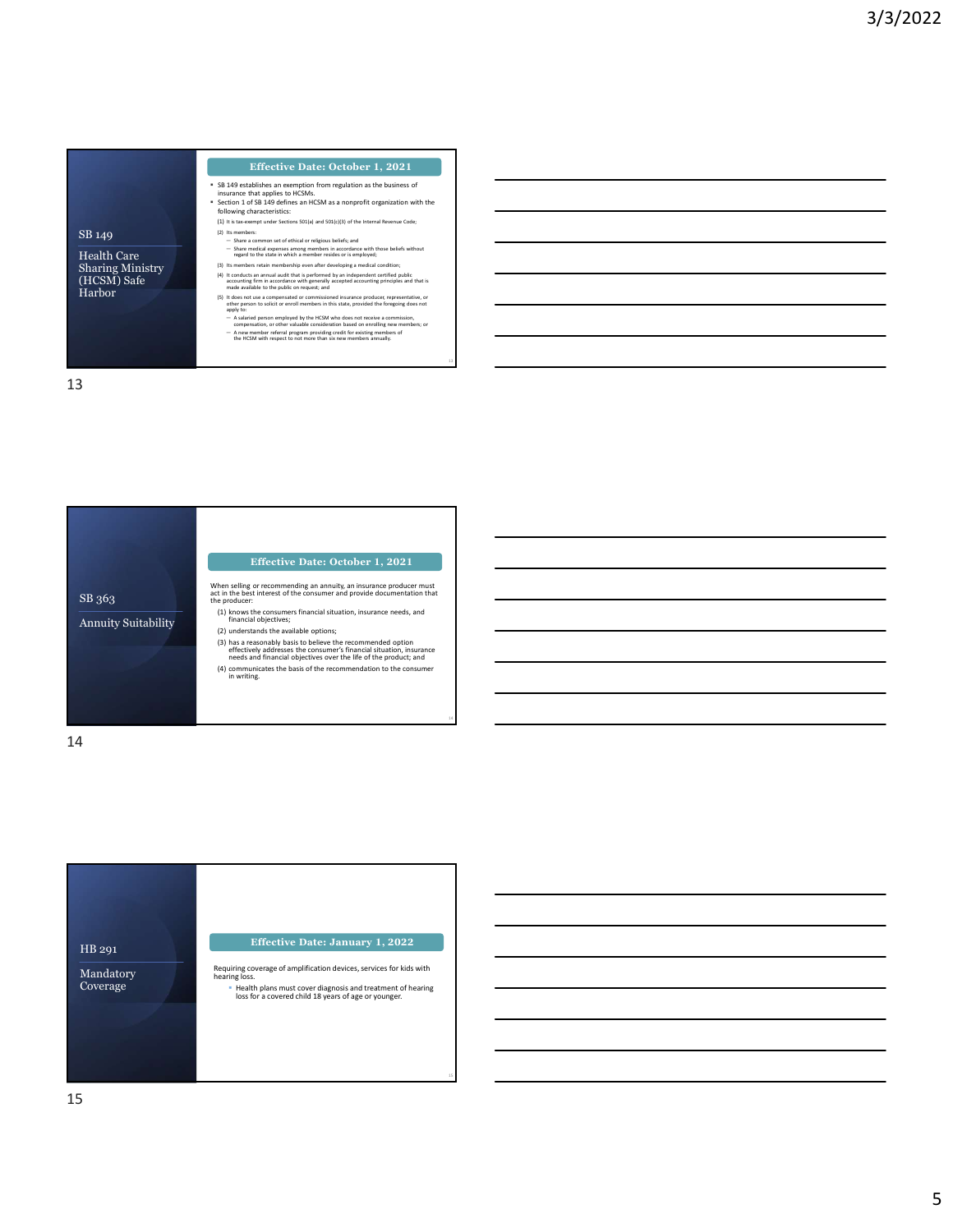

16

- Provides monetary awards to whistleblowers and provide protections for those who make whistleblower complaints.
	- HB 64 includes an express cause of action against employers that retaliate against whistleblowers. Funding for the monetary awards would be a percentage of the fine levied against the wrongdoer.
	- "Monetary Sanction" means any monies, including penalties, disgorgement, and interest ordered to be paid as a result of an administrative or judicial action. The term does not include restitution.
- Uniform<br>Whistleblower Act **Act** *Merchand* " Coriginal Information" means any information that is derived from independent Chromation conduction and the conduction of the conduction and property and a demonstration of the advertised and a demonstration of a demonst **Effective Date: March 26, 2021**<br>
Provides monetary awards to whistleblowers and provide protections for those<br>
who make whistleblowers cause of action against employes that retailate against<br>
He 64 holders an express caus
	-

17

18 access to the contract of the contract of the contract of the contract of the contract of the contract of the contract of the contract of the contract of the contract of the contract of the contract of the contract of t

17

HB 64